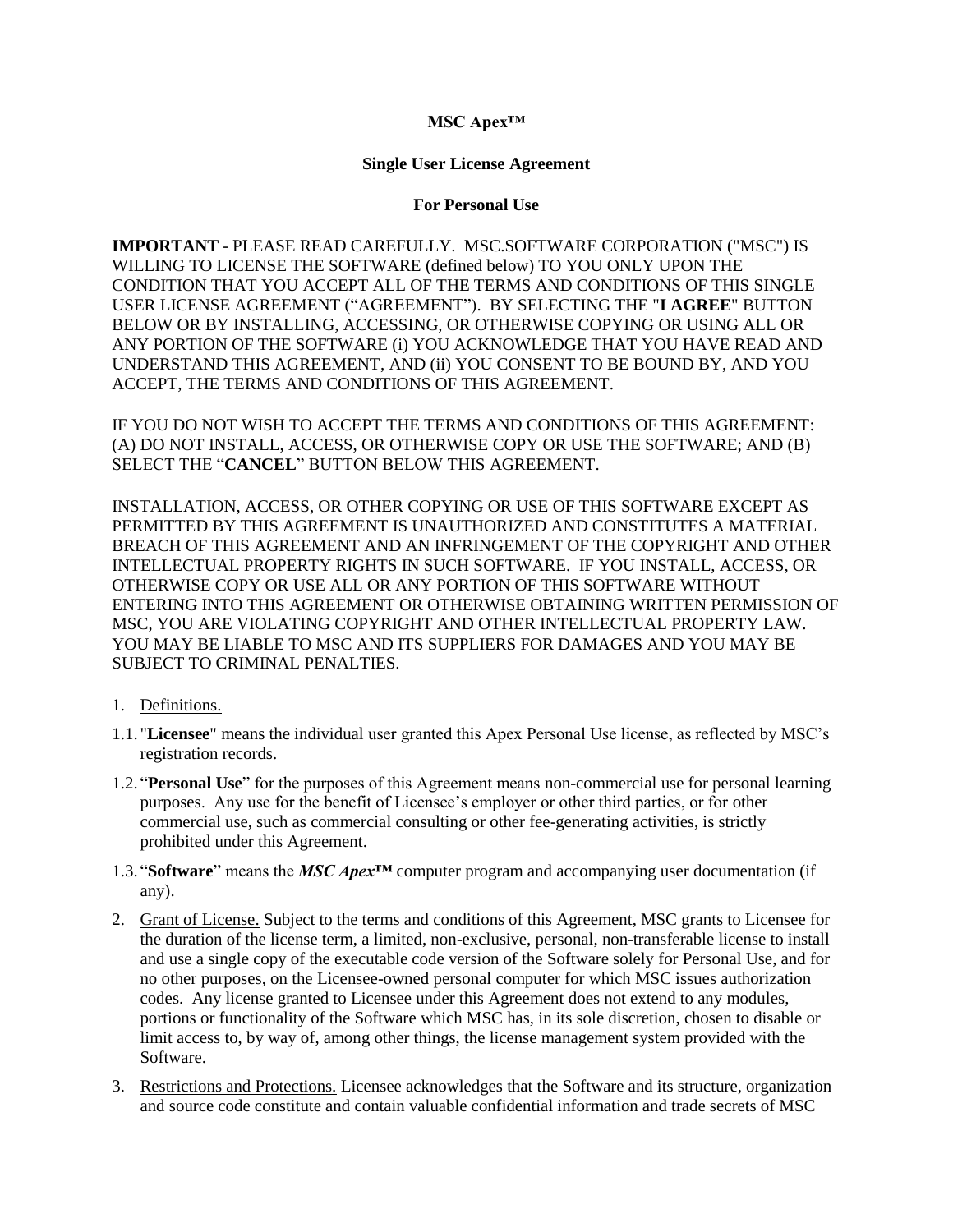and/or its suppliers. Licensee shall not, and shall not allow others to: (i) use the Software for the benefit of Licensee's employer or other third parties, or for other commercial use, such as commercial consulting or other fee-generating activities; (ii) reverse-engineer, decompile, disassemble, or otherwise attempt to derive the source code for the Software; (iii) modify, alter, translate or create derivative works from the Software; (iv) sublicense, rent, loan, lease, sell, or otherwise transfer all or part of the Software; (v) export or re-export the Software; (vi) disable, modify or circumvent the license management system provided with the Software, or take any other step to avoid or defeat the same; (vii) disclose the Software, its output, or results of any benchmarks, to a third party without MSC's prior written consent; (viii) analyze or use the Software or its output for the purposes of developing a competitive product or service; (ix) access or use modules, portions or functionality of the Software for which Licensee has no valid license; (x) install or use the Software on a computer owned or controlled by a third party, or on any computer other than the one for which MSC issues authorization codes; or (xi) otherwise use, copy or disclose the Software except as expressly permitted under this Agreement.

All right, title and interest (including all intellectual property rights) in the Software, and any derivative, modifications and improvements thereto, are and shall remain in MSC (and/or its suppliers, as applicable). These rights are protected by national and other laws and international treaties. Licensee agrees not to claim or assert title to or ownership of the Software, or any derivative, modifications, or improvements thereto. All rights not expressly granted are reserved by MSC.

4. Delivery and Installation.

MSC reserves the right to accept or reject any request for a license. MSC reserves the right to deliver the Software either by making it available to Licensee for electronic download or by physical delivery. Electronic download is the default means of delivery.

Licensee is responsible for installation of the Software. The Software requires authorization codes to run. Any such required authorization codes will be issued in accordance with MSC's then-current license management policy. Licensee shall provide MSC with the host identifier and any other information reasonably required by MSC to permit MSC to generate the necessary authorization codes. Use of the Software without the required MSC-issued authorization codes is prohibited. Licensee shall not disclose or provide such authorization codes to any third party.

- 5. No Technical Support / Maintenance. Licensee acknowledges and agrees that MSC is not obligated to provide technical support or updates of any kind for the Software. To the extent that MSC, in its sole discretion, provides any technical support or updates in connection with this license or Agreement, such technical support and updates will be governed by this Agreement.
- 6. Term and Termination. The evaluation license term shall begin upon receipt of the MSC-issued authorization codes for the Software, and shall continue for a period of **One Year**, unless terminated earlier as set forth in this Agreement. MSC may, at any time, terminate this Agreement without cause by giving notice of termination to Licensee (email notice sufficient for such purposes). Additionally, MSC may immediately terminate this Agreement in the event of any failure by Licensee to comply with any of the terms or conditions of this Agreement. Such termination shall be in addition to and not in lieu of any other remedies available to MSC. This Agreement shall automatically terminate upon expiration of the license term. Upon expiration or termination of this Agreement for any reason, the licenses granted hereunder will automatically terminate and Licensee will immediately cease using the Software and de-install the Software (and related materials and authorization codes) from Licensee's computer and destroy all copies of the Software (and related materials and authorization codes). Upon MSC's request, Licensee will certify in writing that it has complied with the obligations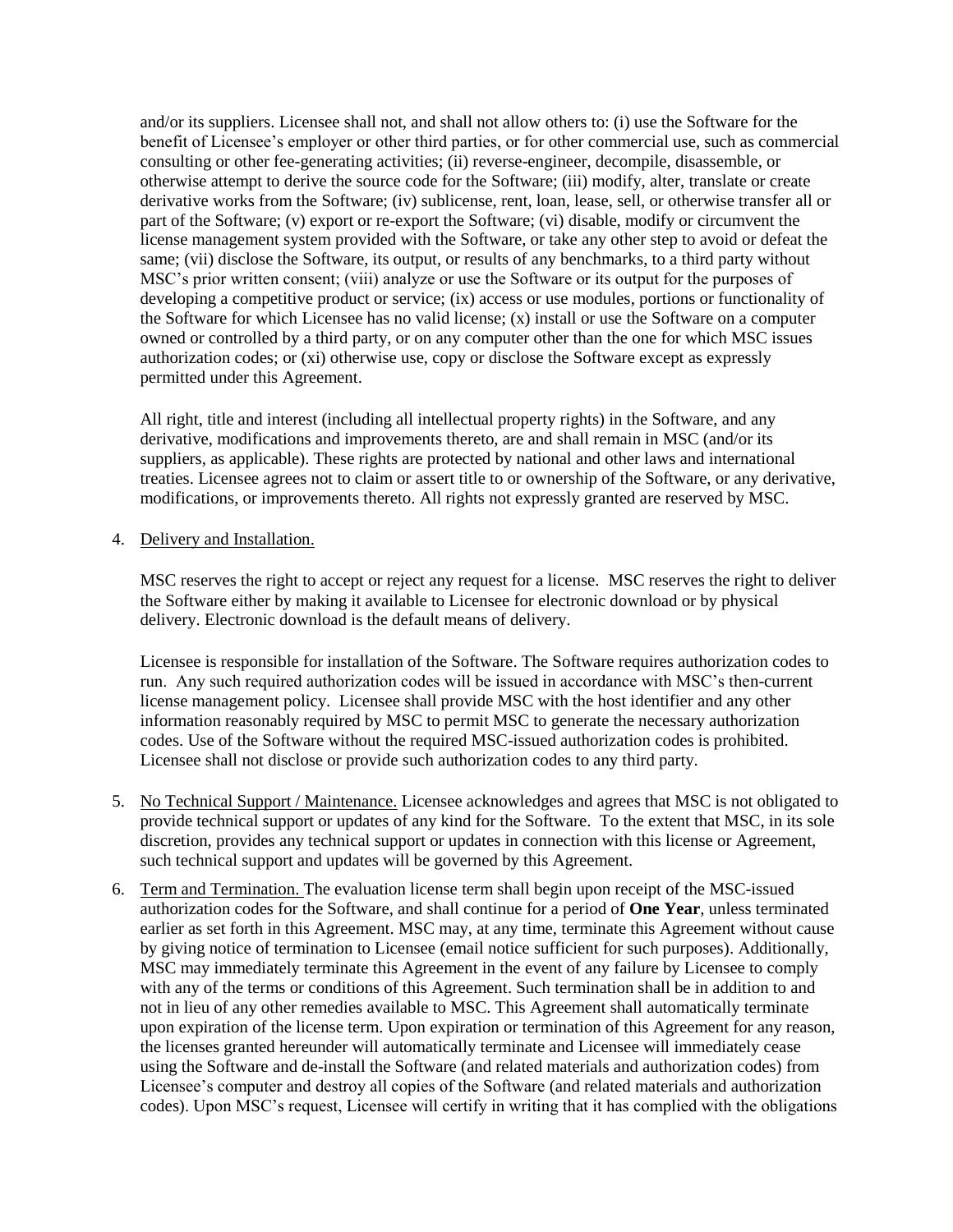in the foregoing sentence. The following sections of this Agreement shall survive termination of this Agreement: Section 1, 3, 6, 7, 8, 9, 10, 11, 12, 13 and any other provision that by its language or context implies its survival.

7. Disclaimer of Warranties/Licensee Representations. THE SOFTWARE IS PROVIDED ON AN "AS IS" BASIS AND MSC, ITS AFFILIATES AND SUPPLIERS DISCLAIM ALL WARRANTIES WHATSOEVER, EITHER EXPRESS, IMPLIED OR STATUTORY, WITH RESPECT TO THE SOFTWARE OR ANY SERVICES PROVIDED UNDER THIS AGREEMENT. MSC, AND ITS AFFILIATES AND SUPPLIERS FURTHER EXPRESSLY DISCLAIM THE WARRANTIES OF MERCHANTABILITY, FITNESS FOR A PARTICULAR PURPOSE AND NON-INFRINGEMENT. MSC MAKES NO WARRANTY THAT THE OPERATION OF THE SOFTWARE WILL BE UNINTERRUPTED OR ERROR FREE.

## **Licensee Representations. Licensee represents that:**

- **(i) Information Licensee has provided in connection with registering and requesting this license is true, complete and accurate;**
- **(ii) Licensee is not a competitor of MSC or employed by a competitor of MSC; and**
- **(iii) The computer on which the Software is to be installed and used is owned by Licensee; it being understood that Licensee may only install and use the Software on the Licensee-owned personal computer for which MSC issues authorization codes.**
- 8. Limitation of Liability. IN NO EVENT SHALL MSC, ITS AFFILIATES OR SUPPLIERS BE LIABLE FOR ANY DAMAGES WHATSOEVER, INCLUDING ANY OR ALL GENERAL, SPECIAL, CONSEQUENTIAL, INCIDENTAL, OR INDIRECT DAMAGES ARISING OUT OF THIS AGREEMENT OR USE OF THE SOFTWARE OR SERVICES, HOWEVER CAUSED, ON ANY THEORY OF LIABILITY, AND WHETHER OR NOT MSC HAS BEEN ADVISED OF THE POSSIBILITY OF SUCH DAMAGE. LICENSEE'S SOLE AND EXCLUSIVE REMEDY SHALL BE TO TERMINATE THE LICENSE AND THIS AGREEMENT BY WRITTEN NOTICE TO MSC. THESE LIMITATIONS SHALL APPLY NOTWITHSTANDING ANY FAILURE OF ESSENTIAL PURPOSE OF ANY LIMITED REMEDY.
- 9. Export Compliance. Licensee acknowledges that the Software and this Agreement are subject to United States export control laws and regulations and Licensee shall comply with all such laws and regulations. Licensee represents and warrants that Licensee is not a citizen, national or resident of, and is not under the control of, the government of: Cuba, Iran, North Korea, Sudan, or Syria, nor any other country to which the United States has prohibited export. Licensee will not download or otherwise export or re-export the Software, directly or indirectly, to the above mentioned countries nor to citizens, nationals or residents of those countries. Licensee further represents that Licensee is not listed on any U.S. Government export-restricted list, including without limitation, the U.S. Department of Treasury Specially Designated Nationals List or Foreign Sanctions Evaders List, or the U.S. Department of Commerce Entity List, Denied Persons List, or Unverified List. Licensee will not download or otherwise export or re-export the Software, directly or indirectly, to persons on any U.S. Government export-restricted list. Licensee will not use the Software for, and will not allow the Software to be used for, any purposes prohibited by United States laws or regulations, including, without limitation, for the development, design, manufacture or production of nuclear, chemical or biological weapons of mass destruction.
- 10. Third Party Software. The Software may be accompanied by or contain certain third party software, including open source software (collectively, "Third Party Software"), for which MSC is required to pass-through to its licensees certain additional terms and conditions and/or notices. Such required